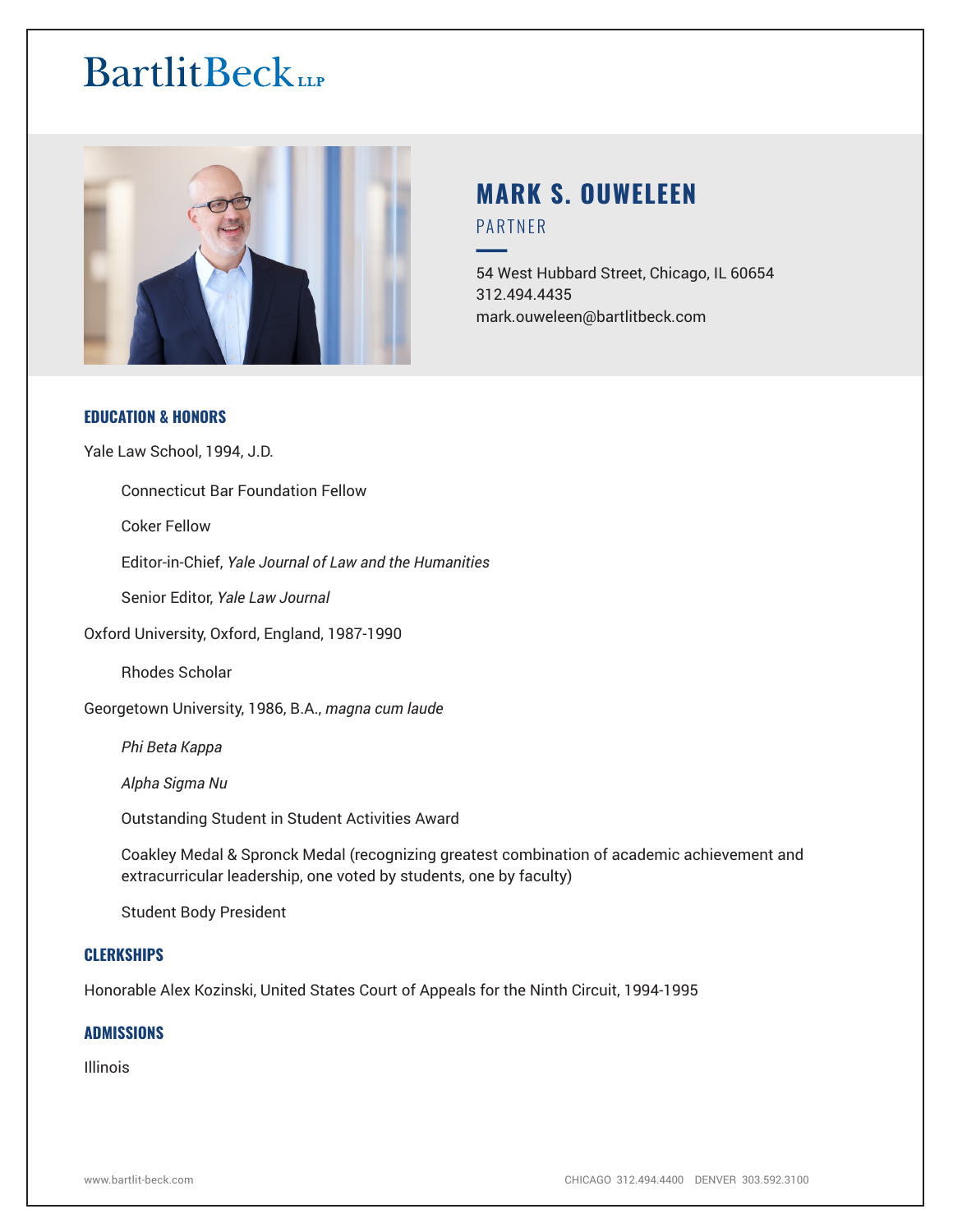# **CASES TRIED OR OTHERWISE TAKEN TO JUDGMENT**

### *Network-1 v. Hewlett Packard Enterprise* (E.D. Tex. 2017)

Trial counsel for Hewlett Packard Enterprise in a week-long patent jury trial involving Power over Ethernet technology (E.D. Tex.; Judge Schroeder). Won a defense verdict, in which all asserted claims of the patent were found not to be infringed, and also found to be invalid. On appeal, the Federal Circuit affirmed in part, reversed in part and remanded the case for further proceedings.

### *Cloud Satchel v. Amazon.com* (D. Del. 2014)

Represented Amazon.com in patent infringement case relating to document database and retrieval technology and the Kindle portable reader. Won summary judgment of invalidity. Affirmed by the Federal Circuit.

### *Microsoft v. Yahoo!* (Arbitration, S.D.N.Y. 2013)

Represented Microsoft and prevailed in an emergency arbitration seeking a preliminary injunction ordering Yahoo! to transition to Microsoft's Bing Ads in Taiwan and Hong Kong. Defeated Yahoo!'s petition to vacate award in federal court.

### *Sensormatic Electronics Corp. v. The TAG Company US LLC et al.*

Represented Sensormatic in four-week patent trial, Summer and Fall 2008, U.S. District Court in West Palm Beach. Hired to replace former trial counsel on eve of trial. Won complete victory for our client.

### *Dedrick v. Merck Inc.*

Represented Merck. Plaintiff claimed Merck's Vioxx pain relief medicine caused plaintiff's heart attack. Won unanimous jury verdict for Merck on all issues after two-week jury trial in New Orleans Federal Court.

### *EMC Corporation v. Hewlett-Packard Company, Inc.*

Represented Hewlett-Packard in patent litigation relating to data storage systems. Case settled after jury trial.

### *Combustion Engineering, Inc. v. Imetal v. ABB*

Represented Combustion Engineering and ABB in breach of contract action against Imetal arising out of assumption of liabilities in a stock purchase agreement. Obtained summary judgment in favor of CE and ABB on affirmative \$30 million-plus contract claim and dismissing all of Imetal's counterclaims. Affirmed in part and remanded in part on appeal. Remainder of case won on remand.

### *United Technologies Corporation v. Chromalloy Gas Turbine Corporation* **(Bexar County, Texas)**

Represented Pratt & Whitney division of United Technologies in suit brought by Chromalloy Gas Turbine alleging various antitrust violations in the repair market for aircraft engines. Chromalloy had sought hundreds of millions of dollars in trebled damages. After four-month trial, jury awarded Chromalloy no damages. Judgment affirmed on appeal.

# **OTHER REPRESENTATIVE CASES**

### *Xarelto Personal Injury Litigation*

National counsel for Bayer in defense of lawsuits alleging personal injuries caused by the novel oral anticoagulant Xarelto.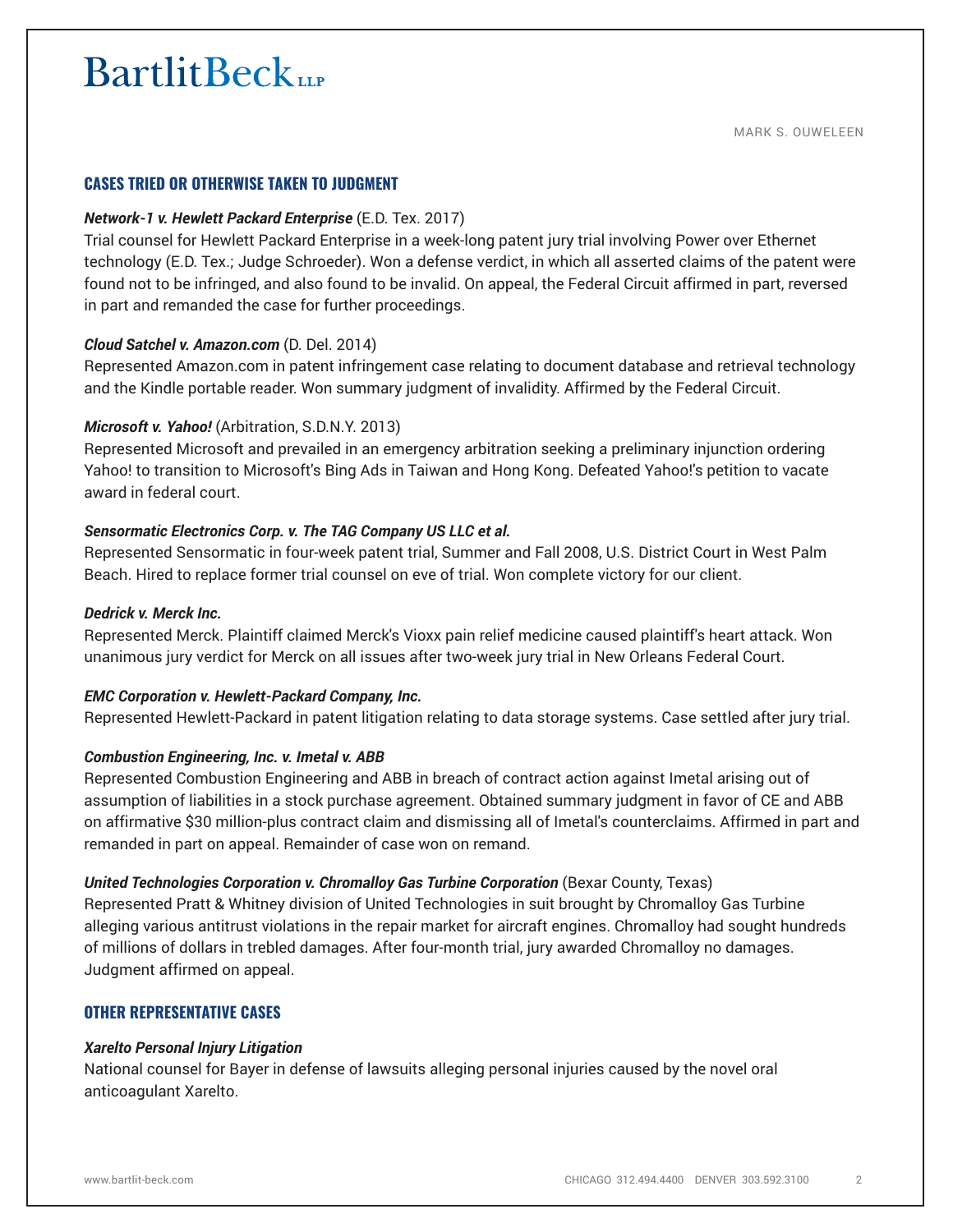### *Schindler Elevator v. Otis Elevator* (D.N.J.)

Represented Otis in patent infringement lawsuit concerning belts used on elevators. Case settled.

# *Vioxx® Consumer Class Action Litigation* (Circuit Court, Jackson County, Missouri)

Represented Merck in *Plubell* class action, brought on behalf of Missouri consumers alleging economic losses relating to purchase of Vioxx®.

# *YAZ®/Yasmin® Personal Injury Litigation*

National counsel for Bayer in defense of lawsuits alleging personal injuries caused by YAZ® and Yasmin® oral contraceptives. Cases pending in Federal MDL and several states.

### *Sunstar, Inc. v. Alberto-Culver Co.*

Represented Sunstar, a leading Japanese manufacturer of consumer products, in trademark and contract dispute involving sale of VO5 hair care products in Japan. Took over case on appeal after client lost jury trial. Won appeal in the Seventh Circuit.

# *Int'l Union of Operating Engineers Local #68 Welfare Fund v. Merck Inc.*

Represented Merck in class action lawsuit brought by payors of prescription benefits, who alleged economic losses relating to purchase of Vioxx. Case settled after New Jersey Supreme Court reversed class certification.

### *RealNetworks Inc. v. Microsoft Corp.*

Represented RealNetworks in antitrust suit concerning digital media and operating system markets. Resulted in \$761 million settlement for RealNetworks.

# *RealNetworks, Inc. v. DVD CCA, et al.*

Represented RealNetworks in preliminary injunction proceedings in which movie studios claim that RealNetworks "RealDVD" product violates the Digital Millenium Copyright Act, and sought to enjoin its distribution.

### *Bradburn Parent Teacher Store v. 3M Company*

Represented 3M in antitrust litigation brought by class of retailers concerning transparent tape. Case settled favorably prior to trial.

# *Sportvision, Inc. v. Princeton Video Image, Inc.*

Represented Princeton Video Image, Inc. in patent case concerning insertion of video images, such as billboards and first & ten line, into live broadcasts. Case settled favorably after preliminary injunction hearing.

# **PROFESSIONAL ACTIVITIES AND COMMUNITY SERVICE**

Former Adjunct Faculty, Northwestern University School of Law

Chicago Shakespeare Theater, Immediate Past Treasurer, Member of Board of Directors and Finance Committee